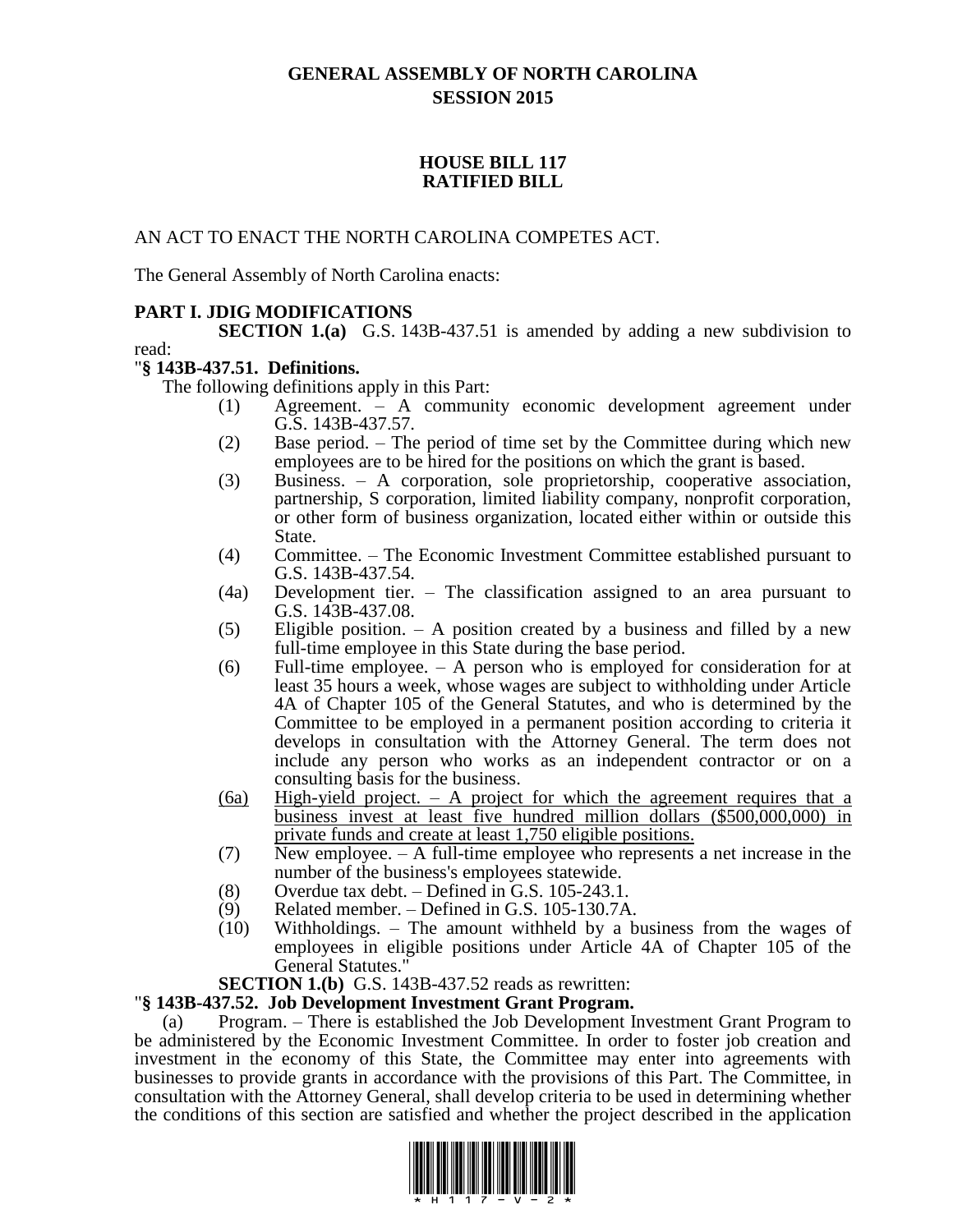is otherwise consistent with the purposes of this Part. Before entering into an agreement, the Committee must find that all the following conditions are met:

- (1) The project proposed by the business will create, during the term of the agreement, a net increase in employment in this State by the business.
- (2) The project will benefit the people of this State by increasing opportunities for employment and by strengthening this State's economy by, for example, providing worker training opportunities, constructing and enhancing critical infrastructure, increasing development in strategically important industries, or increasing the State and local tax base.
- (3) The project is consistent with economic development goals for the State and for the area where it will be located.
- (4) A grant under this Part is necessary for the completion of the project in this State.
- (5) The total benefits of the project to the State outweigh its costs and render the grant appropriate for the project.
- (6) For a project located in a development tier three area, the affected local governments have participated in recruitment and offered incentives in a manner appropriate to the project.

(b) Priority. – In selecting between applicants, a project that is located in an Eco-Industrial Park certified under G.S. 143B-437.08 has priority over a comparable project that is not located in a certified Eco-Industrial Park.

 $(c)$  Awards. –Award Limitations. – The following limitations apply to grants awarded under this Part:

- (1) Maximum liability. The maximum amount of total annual liability for grants awarded in any single calendar year under this Part, including amounts transferred to the Utility Account pursuant to G.S. 143B-437.61, is fifteen twenty million dollars  $\left(\frac{$15,000,000}{1}\right)$ . (\$20,000,000) for a year in which no grants are awarded for a high-yield project and is thirty-five million dollars (\$35,000,000) for a year in which a grant is awarded for a high-yield project. No agreement may be entered into that, when considered together with other existing agreements governing grants awarded during a single calendar year, could cause the State's potential total annual liability for grants awarded in a single calendar year to exceed this the applicable amount. The Department shall make every effort to ensure that the average percentage of withholdings of eligible positions for grants awarded under this Part does not exceed the average of the range provided in G.S. 143B-437.56(a).
- (2) Semiannual commitment limitations. Of the amount authorized in subdivision (1) of this subsection, no more than fifty percent (50%), excluding roll-over amounts, may be awarded in any single calendar semiannual period. A roll-over amount is any amount from a previous semiannual period in the same calendar year that was not awarded as a grant. The limitation of this subdivision does not apply to a grant awarded to a high-yield project.

(d) Measuring Employment. – For the purposes of subdivision  $(a)(1)$  of this section and G.S. 143B-437.51(5), 143B-437.51(7), and 143B-437.57(a)(11), the Committee may designate that the increase or maintenance of employment is measured at the level of a division or another operating unit of a business, rather than at the business level, if both of the following conditions are met:

- (1) The Committee makes an explicit finding that the designation is necessary to secure the project in this State.
- (2) The agreement contains terms to ensure that the business does not create eligible positions by transferring or shifting to the project existing positions from another project of the business or a related member of the business."
- **SECTION 1.(c)** G.S. 143B-437.53 reads as rewritten:

# "**§ 143B-437.53. Eligible projects.**

(a) Minimum Number of Eligible Positions. – A business may apply to the Committee for a grant for any project that creates the minimum number of eligible positions as set out in the table below. If the project will be located in more than one development tier area, the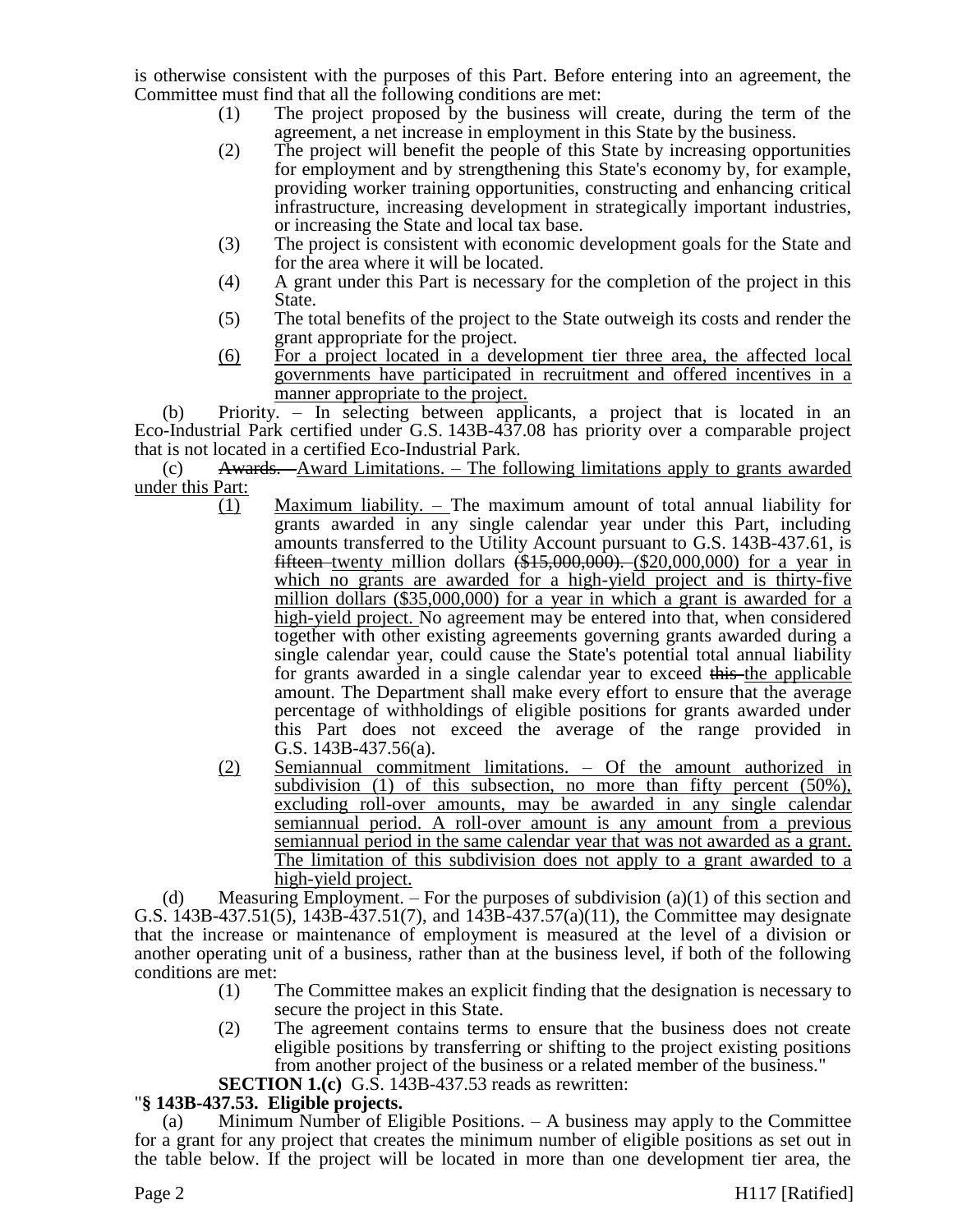location with the highest development tier area designation determines the minimum number of eligible positions that must be created.

| Development Tier Area | Number of Eligible Positions |
|-----------------------|------------------------------|
| Tier One              |                              |
| Tier Two              | 20                           |
| Tier Three            | <b>2050</b>                  |
| "<br>$\cdots$         |                              |

**SECTION 1.(d)** G.S. 143B-437.55(c) reads as rewritten:

"(c) Annual Reports. – The Committee shall publish a report on the Job Development Investment Grant Program on or before April 30 of each year. The Committee shall submit the report electronically to the House of Representatives Finance Committee, the Senate Finance Committee, the House of Representatives Appropriations Subcommittee on Natural and Economic Resources, the Senate Appropriations Committee on Natural and Economic Resources, and the Fiscal Research Division. The report shall include the following:

- … (11) A listing of all businesses making an application under this Part and an explanation of whether each business ultimately located the project in this State regardless of whether the business was awarded a grant for the project under this Part.
- (11a) A listing, itemized by development tier, of the number of offers that have been calculated, estimated, or extended but were not accepted and the total award value of the offers.

…."

**SECTION 1.(e)** G.S. 143B-437.56 reads as rewritten:

## "**§ 143B-437.56. Calculation of minimum and maximum grants; factors considered.**

(a) Subject to the limitations provisions of subsection subsections (a1) and (d) of this section, the amount of the grant awarded in each case shall be a percentage of the withholdings of eligible positions. The percentage shall be no less than ten percent (10%) and no more than seventy-five percent (75%) of the withholdings of the eligible positions for a period of years. The percentage shall be no more than eighty percent (80%) for a development tier one area and no more than seventy-five percent (75%) for any other area. If the project will be located in more than one area designation, the location with the highest area designation determines the maximum percentage to be used. The percentage used to determine the amount of the grant shall be based on criteria developed by the Committee, in consultation with the Attorney General, after considering at least the following:

- (1) The number of eligible positions to be created.
- (2) The expected duration of those positions.
- (3) The type of contribution the business can make to the long-term growth of the State's economy.
- (4) The amount of other financial assistance the project will receive from the State or local governments.
- (5) The total dollar investment the business is making in the project.
- (6) Whether the project utilizes existing infrastructure and resources in the community.
- (7) Whether the project is located in a development zone.
- (8) The number of eligible positions that would be filled by residents of a development zone.
- (9) The extent to which the project will mitigate unemployment in the State and locality.

(a1) Notwithstanding the percentage specified by subsection (a) of this section, if the project is a high-yield project, the business has met the investment and job creation requirements, and, for three consecutive years, the business has met all terms of the agreement, the amount of the grant awarded shall be no more than one hundred percent (100%) of the withholdings of eligible positions for each consecutive year the business maintains the minimum job creation requirement and meets all terms of the agreement. A business receiving an enhanced percentage of the withholdings of eligible positions under this subsection that fails to maintain the minimum job creation requirement or meet all terms of the agreement will be disqualified from receiving the enhanced percentage and will have the applicable percentage set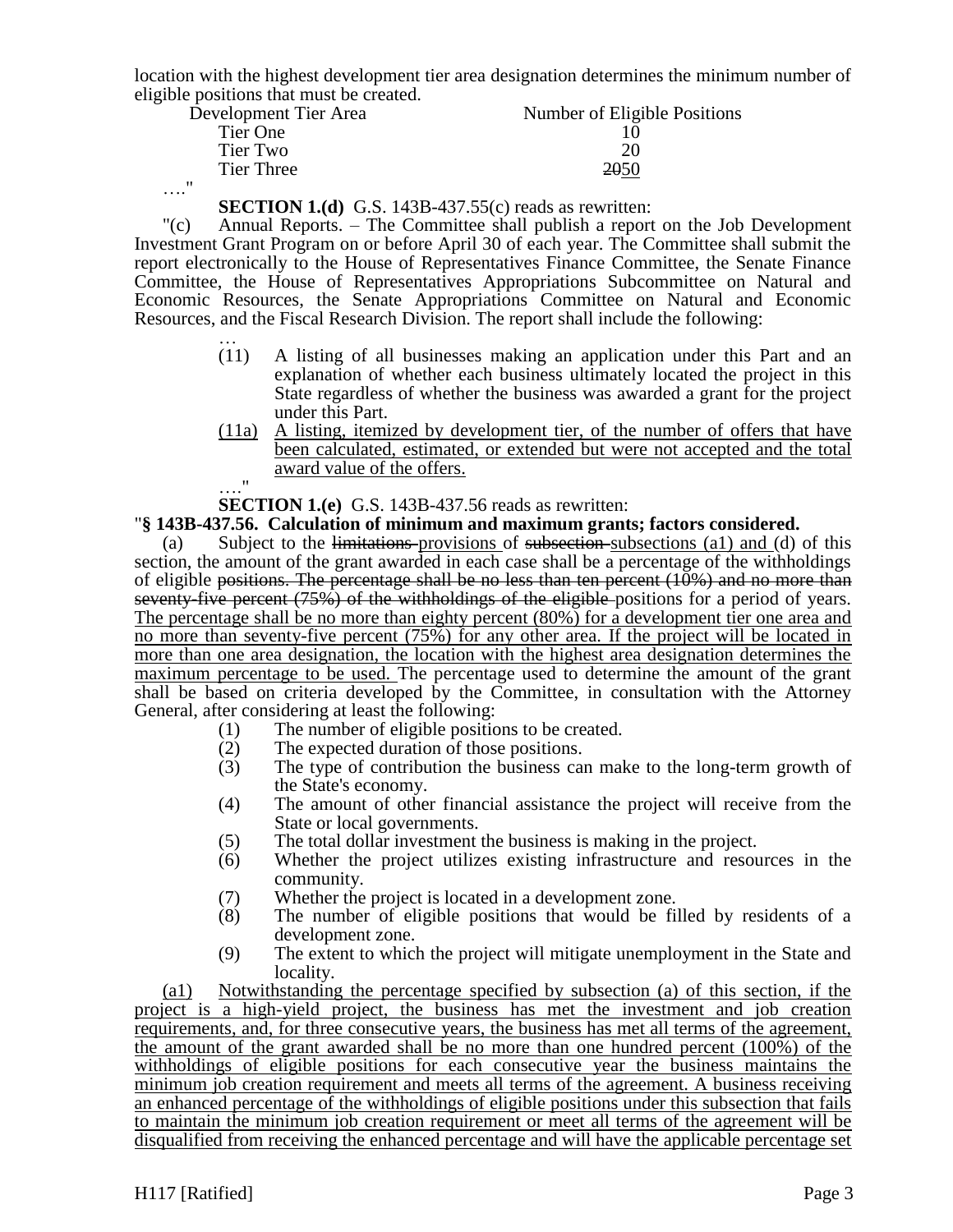forth in subsection (a) of this section applied in the year in which the failure occurs and all remaining years of the grant term.

(b) The term of the grant shall not exceed  $12$  years starting with the first year a grant payment is made. the duration listed in this subsection. The first grant payment must be made within six years after the date on which the grant was awarded. The number of years in the base period for which grant payments may be made shall not exceed five years.

- (1) For high-yield projects in which the business receives the enhanced percentage pursuant to subsection (a1) of this section, 20 years starting with the first year a grant payment is made. If a business is disqualified from the enhanced percentage in one of the first 12 years, the term of the grant shall not exceed 12 years starting with the first year a grant payment is made. If a business is disqualified from receiving the enhanced percentage after the first 12 years, the term of the grant ends in the year the disqualification occurs.
- (2) For all other projects, 12 years starting with the first year a grant payment is made.
- (c) The grant may be based only on eligible positions created during the base period.

(d) For any eligible position that is located in a development tier three area, seventy-five percent (75%) of the annual grant approved for disbursement shall be payable to the business, and twenty-five percent (25%) shall be payable to the Utility Account pursuant to G.S. 143B-437.61. For any eligible position that is located in a development tier two area, eighty-five percent (85%) ninety percent (90%) of the annual grant approved for disbursement shall be payable to the business, and fifteen percent  $(15%)$  ten percent  $(10%)$  shall be payable to the Utility Account pursuant to G.S. 143B-437.61. A position is located in the development tier area that has been assigned to the county in which the project is located at the time the application is filed with the Committee. This subsection does not apply to a high-yield project in years in which the business receives the enhanced percentage pursuant to subsection (a1) of this section.

(e) A business that is receiving any other grant by operation of State law may not receive an amount as a grant pursuant to this Part that, when combined with any other grants, exceeds seventy-five percent (75%)the applicable maximum percentage of the withholdings of the business, as provided in subsections (a) and (a1) of this section, unless the Committee makes an explicit finding that the additional grant is necessary to secure the project.

(f) The amount of a grant associated with any specific eligible position, including any amount transferred to the Utility Account pursuant to G.S. 143B-437.61, may not exceed six thousand five hundred dollars (\$6,500) in any year."

**SECTION 1.(f)** G.S. 143B-437.57(a) reads as rewritten:

"(a) Terms. – Each community economic development agreement shall include at least the following:

- … (10) A provision that requires the business to maintain operations at the project location or another location approved by the Committee for at least one hundred fifty percent (150%) of the term of the grant and a provision to **permit-** require the Committee to recapture all or part-an appropriate portion of the grant at its discretion if the business does not remain at the site for the required term.
- (11) A provision that requires the business to maintain employment levels in this State at the greater of the level of the year immediately preceding the base period.employment on the date of the application or the level of employment on the date of the award.
- …."

**SECTION 1.(g)** G.S. 143B-437.62 reads as rewritten:

# "**§ 143B-437.62. Expiration.**

The authority of the Committee to award new grants expires January 1, 2016.2019."

**SECTION 1.(h)** Section 15.19(a1) of S.L. 2013-360 reads as rewritten:

"**SECTION 15.19.(a1)** Notwithstanding G.S. 143B-437.52(c), for the 2013-2015 fiscal biennium, period from July 1, 2013, to December 31, 2015, the maximum total liability for grants awarded, including amounts transferred to the Utility Account pursuant to G.S. 143B-437.61, is twenty two million five hundred thousand dollars (\$22,500,000) and, for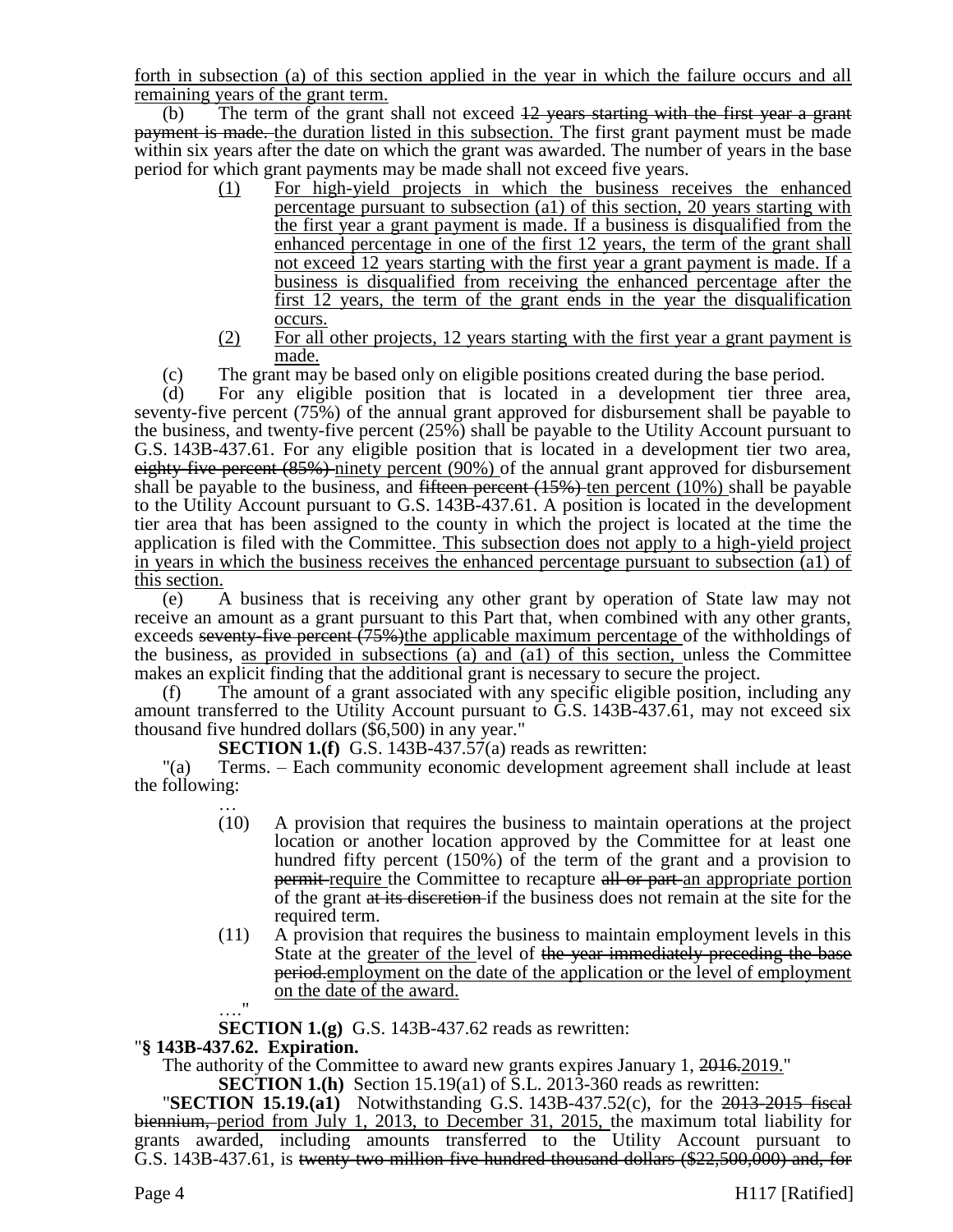the period from July 1, 2015, to December 31, 2015, the maximum total liability for grants awarded, including amounts transferred to the Utility Account pursuant to G.S. 143B-437.61, is seven million five hundred thousand dollars  $(*7,500,000)$ . thirty-five million dollars (\$35,000,000) if no grant is awarded for a high-yield project and is fifty million dollars (\$50,000,000) if a grant is awarded for a high-yield project. No agreement may be entered into that, when considered together with other existing agreements governing grants awarded during an applicable time period provided in this subsection, could cause the State's potential total annual liability for grants awarded in that time period to exceed the designated maximum amount."

**SECTION 1.(i)** The Department of Commerce shall study the factors that have contributed to the termination of grants awarded pursuant to Part 2G of Article 10 of Chapter 143B of the General Statutes. In conducting the study required by this subsection, the Department shall examine the efforts of other states that have permitted similar economic development programs to incent businesses to create jobs for the purpose of determining best practices for remediating underperformance of participating businesses in order to lower the incidence of community economic development agreements under G.S. 143B-437.57 ending in termination. The Department shall submit the report to the House of Representatives Finance Committee, the Senate Finance Committee, the House of Representatives Committee on Agriculture and Natural and Economic Resources, the Senate Appropriations Committee on Natural and Economic Resources, and the Fiscal Research Division no later than March 1, 2016.

**SECTION 1.(j)** Subsections (d) and (h) of this section are effective when this act becomes law. The remainder of this section becomes effective July 1, 2015, and applies to awards made under Part 2G of Article 10 of Chapter 143B of the General Statutes on or after that date.

# **PART II. ONE NC MODIFICATIONS**

**SECTION 2.(a)** G.S. 143B-437.72(c) reads as rewritten:

"(c) Local Government Grant Agreement. – An agreement between the State and one or more local governments shall contain the following provisions:

- (1) A commitment on the part of the local government to match the funds allocated by the State. State, as provided in this subdivision. A local match may include cash, fee waivers, in-kind services, the donation of assets, the provision of infrastructure, or a combination of these.
	- a. For a local government in a development tier one area, as defined in G.S. 143B-437.08, the State shall provide no more than three dollars (\$3.00) for every one dollar (\$1.00) provided by the local government.
	- b. For a local government in a development tier two area, as defined in G.S. 143B-437.08, the State shall provide no more than two dollars (\$2.00) for every one dollar (\$1.00) provided by the local government.
	- c. For a local government in a development tier three area, as defined in G.S. 143B-437.08, the State shall provide no more than one dollar  $($1.00)$  for every one dollar  $($1.00)$  provided by the local government.

**SECTION 2.(b)** This section is effective when this act becomes law.

# **PART III. DATACENTER INFRASTRUCTURE ACT**

**SECTION 3.(a)** G.S. 105-164.3 reads as rewritten:

## "**§ 105-164.3. Definitions.**

…."

The following definitions apply in this Article: …

- $(33c)$  Qualifying datacenter. A datacenter that satisfies each of the following conditions:
	- a. The datacenter meets the wage standard and health insurance requirements of G.S. 143B-437.08A.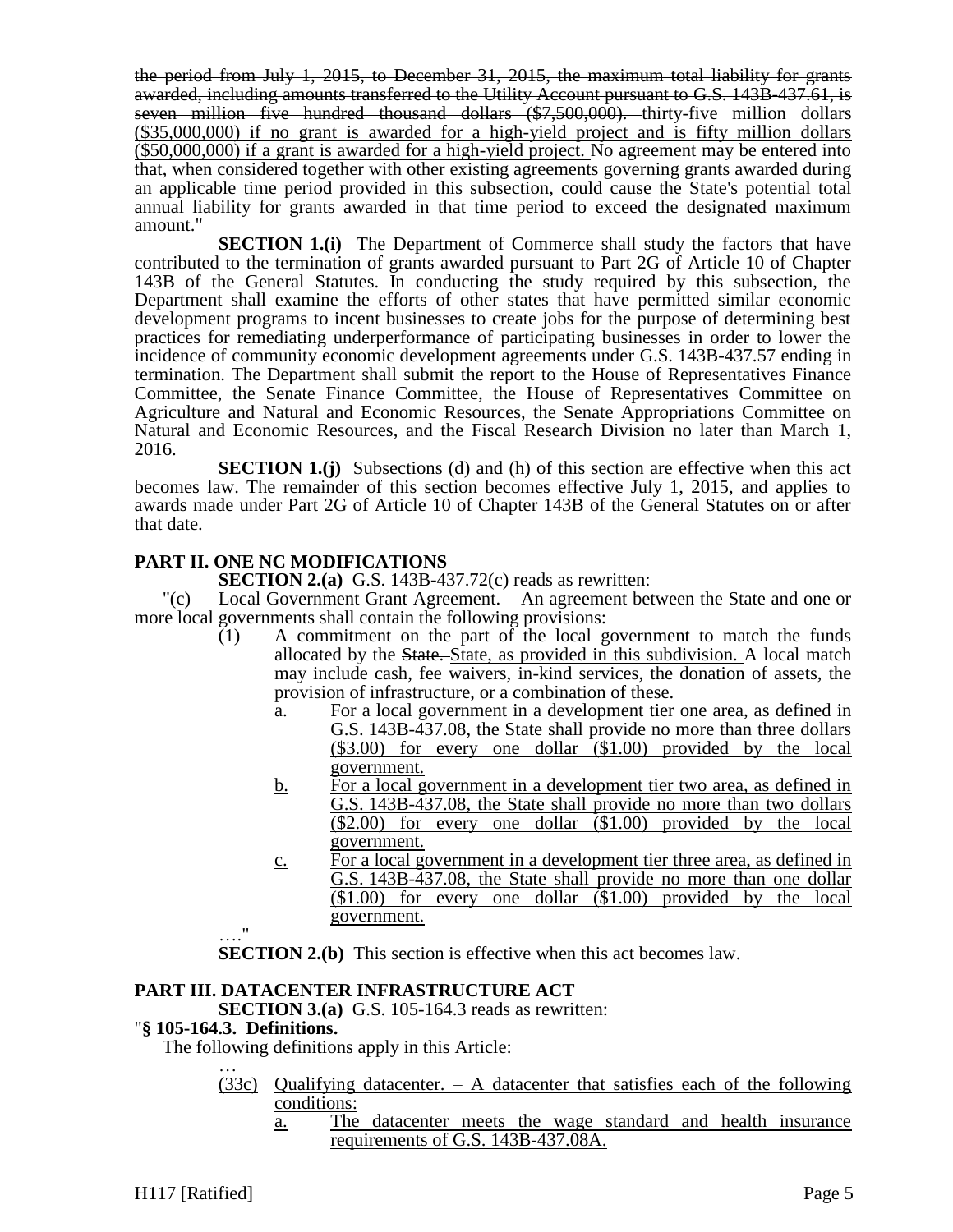- b. The Secretary of Commerce has made a written determination that at least seventy-five million dollars (\$75,000,000) in private funds has been or will be invested by one or more owners, users, or tenants of the datacenter within five years of the date the owner, user, or tenant of the datacenter makes its first real or tangible property investment in the datacenter on or after January 1, 2012. Investments in real or tangible property in the datacenter made prior to January 1, 2012, may not be included in the investment required by this subdivision.
- $\left(\frac{33}{33a}\right)$ (33d) Real property contractor. A person that contracts to perform construction, reconstruction, installation, repair, or any other service with respect to real property and to furnish tangible personal property to be installed or applied to real property in connection with the contract and the labor to install or apply the tangible personal property that becomes part of real property. The term includes a general contractor, a subcontractor, or a builder for purposes of G.S. 105-164.4H.

 $(33b)(33e)$  Related member. – Defined in G.S. 105-130.7A.

 $(33e)(33f)$  Remote sale. – A sale of tangible personal property or digital property ordered by mail, by telephone, via the Internet, or by another similar method, to a purchaser who is in this State at the time the order is remitted, from a retailer who receives the order in another state and delivers the property or causes it to be delivered to a person in this State. It is presumed that a resident of this State who remits an order was in this State at the time the order was remitted.  $^{\bullet}$ 

**SECTION 3.(b)** G.S. 105-164.13 is amended by adding a new subdivision to read:

- "(55a) Sales of electricity for use at a qualifying datacenter and datacenter support equipment to be located and used at the qualifying datacenter. As used in this subdivision, "datacenter support equipment" is property that is capitalized for tax purposes under the Code and is used for one of the following purposes:
	- a. The provision of a service or function included in the business of an owner, user, or tenant of the datacenter.
	- b. The generation, transformation, transmission, distribution, or management of electricity, including exterior substations, generators, transformers, unit substations, uninterruptible power supply systems, batteries, power distribution units, remote power panels, and other capital equipment used for these purposes.
	- c. HVAC and mechanical systems, including chillers, cooling towers, air handlers, pumps, and other capital equipment used for these purposes.
	- d. Hardware and software for distributed and mainframe computers and servers, data storage devices, network connectivity equipment, and peripheral components and equipment.
	- e. To provide related computer engineering or computer science research.

If the level of investment required by G.S. 105-164.3(33c) is not timely made, the exemption provided under this subdivision is forfeited. If the level of investment required by G.S. 105-164.3(33c) is timely made but any specific datacenter support equipment is not located and used at the qualifying datacenter, the exemption provided for such datacenter support equipment under this subdivision is forfeited. If the level of investment required by G.S. 105-164.3(33c) is timely made but any portion of electricity is not used at the qualifying datacenter, the exemption provided for such electricity under this subdivision is forfeited. A taxpayer that forfeits an exemption under this subdivision is liable for all past taxes avoided as a result of the forfeited exemption, computed from the date the taxes would have been due if the exemption had not been allowed, plus interest at the rate established under G.S. 105-241.21. If the forfeiture is triggered due to the lack of a timely investment required by G.S. 105-164.3(33c), interest is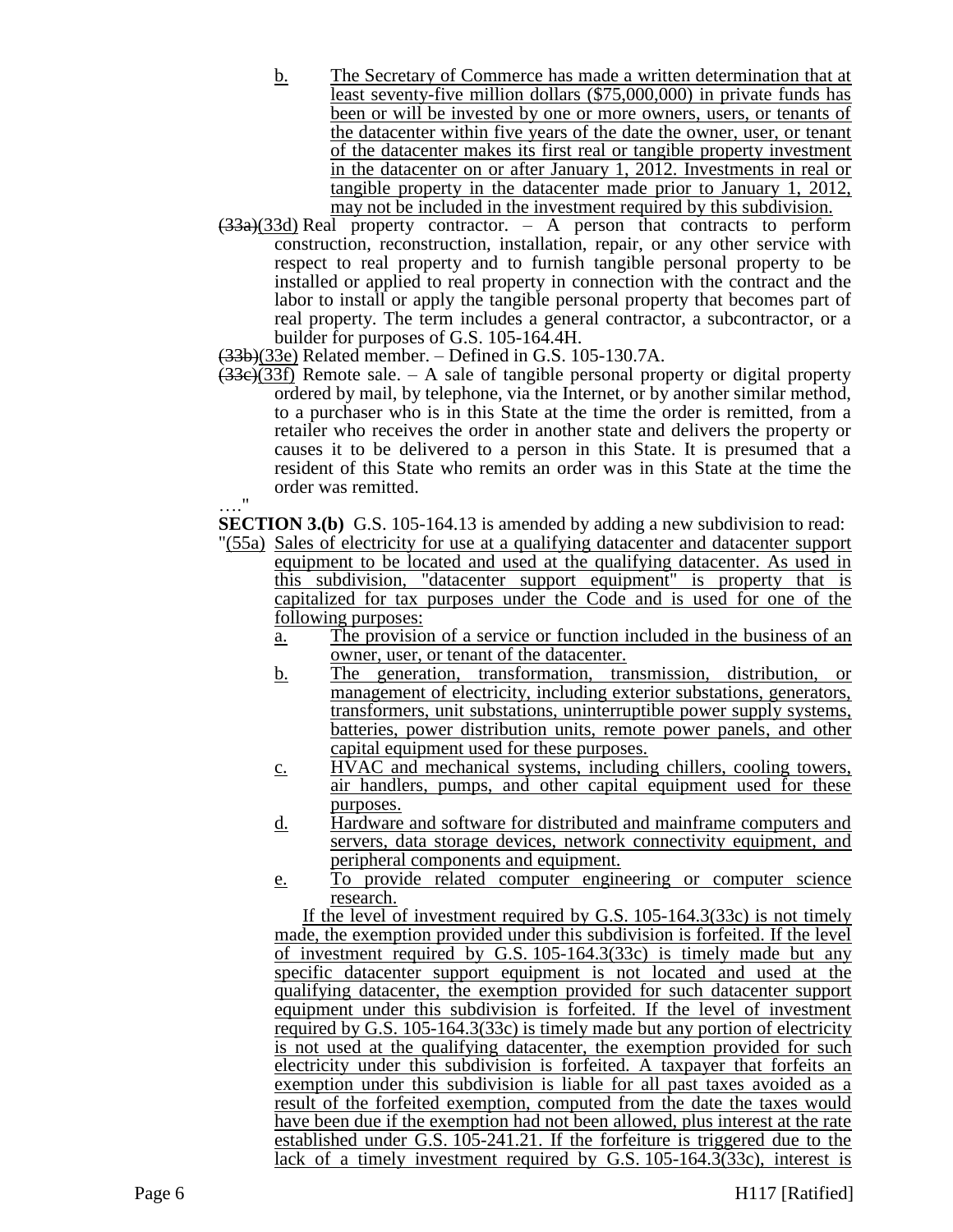computed from the date the taxes would have been due if the exemption had not been allowed. For all other forfeitures, interest is computed from the time as of which the datacenter support equipment or electricity was put to a disqualifying use. The past taxes and interest are due 30 days after the date the exemption is forfeited. A taxpayer that fails to pay the past taxes and interest by the due date is subject to the provisions of G.S. 105-236."

**SECTION 3.(c)** This section becomes effective January 1, 2016, and applies to sales made on or after that date.

## **PART IV. SALES TAX RELATIVE TO AVIATION**

**SECTION 4.1.(a)** G.S. 105-164.3 is amended by adding the following new subdivisions to read:

#### "**§ 105-164.3. Definitions.**

…."

The following definitions apply in this Article:

- … (1h) Aviation gasoline. – Defined in G.S. 105-449.60.
- … (16b) Jet fuel. – Defined in G.S. 105-449.60.
- read:

"(a) A privilege tax is imposed on a retailer engaged in business in the State at the percentage rates of the retailer's net taxable sales or gross receipts, listed in this subsection. The general rate of tax is four and three-quarters percent  $(4.75\%)$ . The percentage rates are as follows:

> … (15) The combined general rate applies to the gross receipts derived from the sale of aviation gasoline and jet fuel."

> S**ECTION 4.1.(b)** G.S. 105-164.4(a) is amended by adding a new subdivision to

**SECTION 4.1.(c)** G.S. 105-164.13 is amended by adding a new subdivision to

read:

### "**§ 105-164.13. Retail sales and use tax.**

The sale at retail and the use, storage, or consumption in this State of the following tangible personal property, digital property, and services are specifically exempted from the tax imposed by this Article:

…

### Motor Fuels Group.

- … (11a) Sales of diesel fuel to railroad companies for use in rolling stock other than motor vehicles. The definitions in G.S. 105-333 apply in this subdivision.
- (11b) Sales of aviation gasoline and jet fuel to an interstate air business for use in a commercial aircraft. For purposes of this subdivision, the term "commercial aircraft" has the same meaning as defined in subdivision (45a) of this subsection. This subdivision expires January 1, 2020.

…." **SECTION 4.1.(d)** Part 8 of Article V of Chapter 105 of the General Statutes is amended by adding a new section to read:

# "**§ 105-164.44M. Transfer to Division of Aviation.**

The net proceeds of the tax collected on aviation gasoline and jet fuel under G.S. 105-164.4 must be transferred within 75 days after the end of each fiscal year to the Highway Fund. This amount is annually appropriated from the Highway Fund to the Division of Aviation of the Department of Transportation for prioritized capital improvements to public airports and time-sensitive aviation capital improvement projects for economic development purposes."

**SECTION 4.1.(e)** Notwithstanding G.S. 105-164.14A(a)(1), an interstate passenger air carrier is allowed a refund of the sales and use tax paid by it on fuel in excess of one million two hundred fifty thousand dollars (\$1,250,000) for the period beginning July 1, 2015, and ending December 31, 2015.

**SECTION 4.1.(f)** Subsections (a) through (d) of this section become effective January 1, 2016, and apply to sales made on or after that date. The remainder of this section is effective when this act becomes law.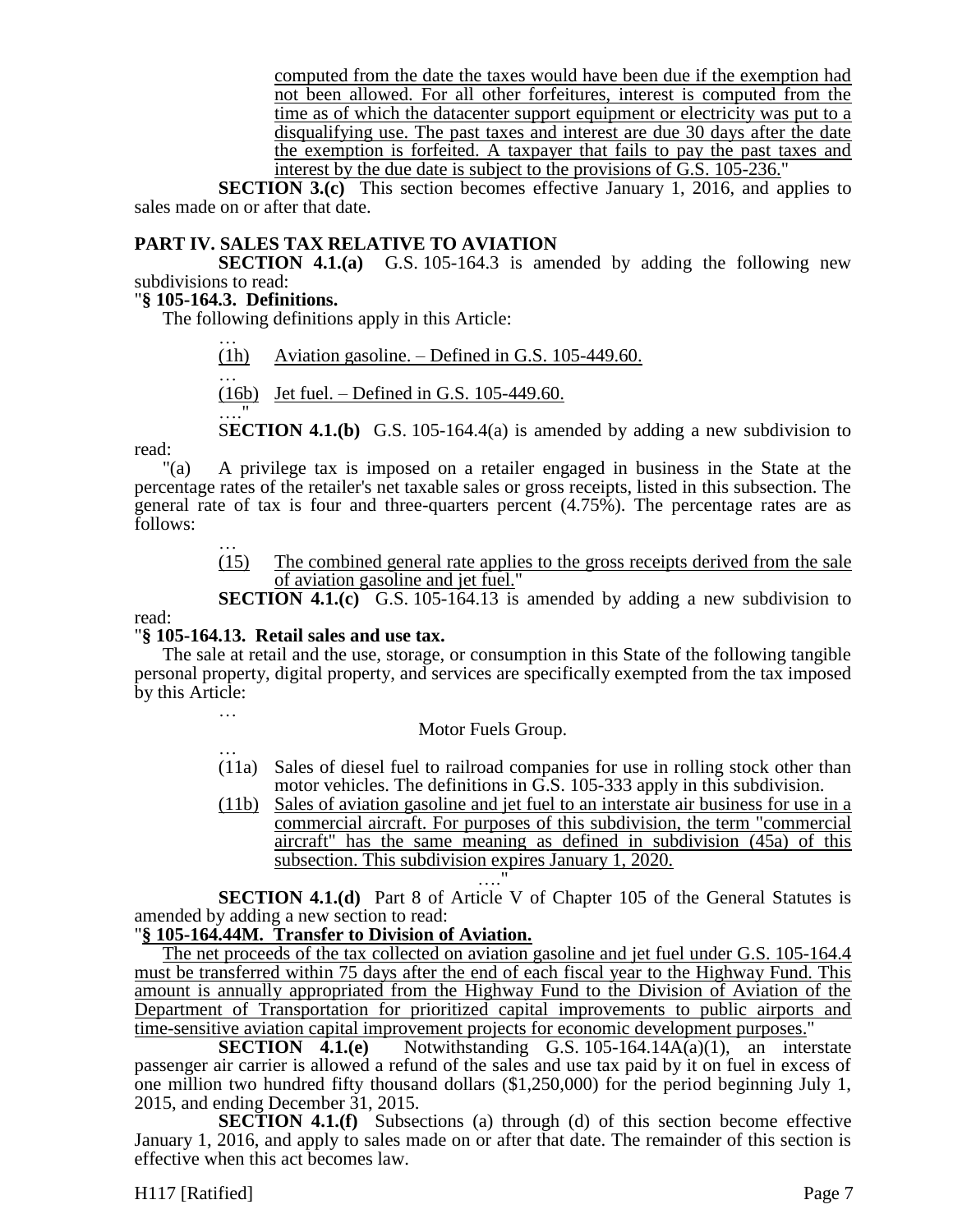**SECTION 4.2.(a)** G.S. 105-164.3, as amended by Section 3 of this act, is amended by adding the following new subdivisions to read:

## "**§ 105-164.3. Definitions.**

The following definitions apply in this Article:

- … (33a) Qualified aircraft. – An aircraft with a maximum take-off weight of more than 9,000 pounds but not in excess of 15,000 pounds.
- (33b) Qualified jet engine. An engine certified pursuant to Part 33 of Title 14 of the Code of Federal Regulations.  $\mathbf{u}$

**SECTION 4.2.(b)** G.S. 105-164.4(a) reads as rewritten:

### "**§ 105-164.4. Tax imposed on retailers.**

(a) A privilege tax is imposed on a retailer engaged in business in the State at the percentage rates of the retailer's net taxable sales or gross receipts, listed in this subsection. The general rate of tax is four and three-quarters percent (4.75%). The percentage rates are as follows:

- (1a) The general rate applies to the sales price of each manufactured home of the following items sold at retail, including all accessories attached to the manufactured home the item when it is delivered to the purchaser. purchaser:
	- a. A manufactured home.
	- b. A modular home. The sale of a modular home to a modular homebuilder is considered a retail sale. A person who sells a modular home at retail is allowed a credit against the tax imposed by this subdivision for sales or use tax paid to another state on tangible personal property incorporated in the modular home. The retail sale of a modular home occurs when a modular home manufacturer sells a modular home to a modular homebuilder or directly to the end user of the modular home.
	- c. An aircraft. The maximum tax is two thousand five hundred dollars (\$2,500) per article.
	- d. A qualified jet engine.
- (1b) The rate of three percent (3%) applies to the sales price of each aircraft or boat sold at retail, including all accessories attached to the item-boat when it is delivered to the purchaser. The maximum tax is one thousand five hundred dollars (\$1,500) per article.
- … (8) The general rate applies to the sales price of each modular home sold at retail, including all accessories attached to the modular home when it is delivered to the purchaser. The sale of a modular home to a modular homebuilder is considered a retail sale. A person who sells a modular home at retail is allowed a credit against the tax imposed by this subdivision for sales or use tax paid to another state on tangible personal property incorporated in the modular home. The retail sale of a modular home occurs when a modular home manufacturer sells a modular home to a modular homebuilder or directly to the end user of the modular home.  $^{\prime\prime}$

**SECTION 4.2.(c)** G.S. 105-164.4I(b) is amended by adding a new subdivision to

read:

"(b) Exemptions. – The tax imposed by this section does not apply to the sales price of or the gross receipts derived from a service contract applicable to any of the following items:

- (1) An item exempt from tax under this Article, other than a motor vehicle exempt from tax under G.S. 105-164.13(32).
- (2) A transmission, distribution, or other network asset contained on utility-owned land, right-of-way, or easement.
- (3) An item purchased by a professional motorsports racing team for which the team may receive a sales tax refund under G.S. 105-164.14A(5).
- (4) An item subject to tax under Article 5F of Chapter 105 of the General Statutes.
- (5) A qualified aircraft or a qualified jet engine."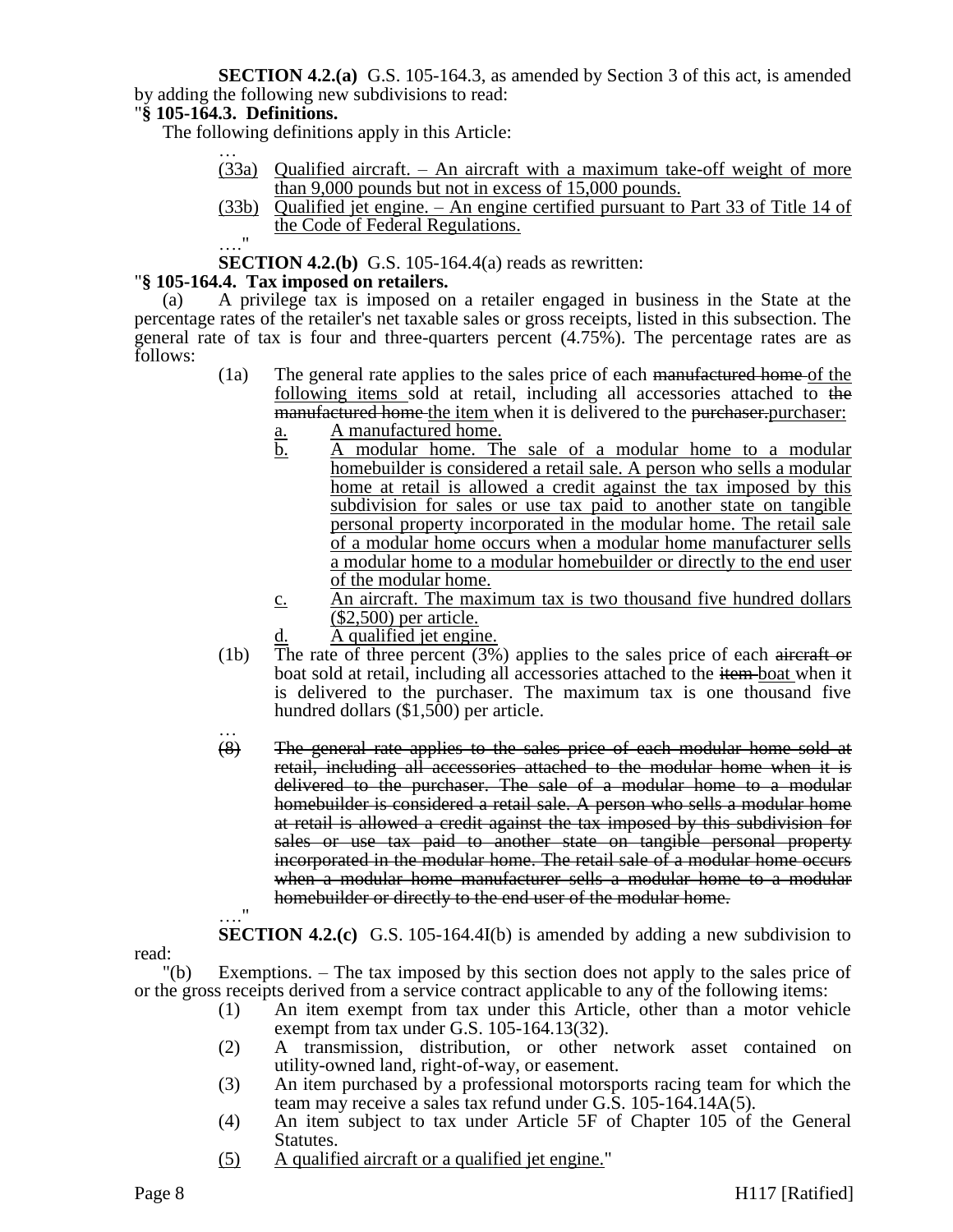**SECTION 4.2.(d)** G.S. 105-164.13 is amended by adding a new subdivision to read:

## "**§ 105-164.13. Retail sales and use tax.**

The sale at retail and the use, storage, or consumption in this State of the following tangible personal property, digital property, and services are specifically exempted from the tax imposed by this Article:

> … (45d) Parts and accessories for use in the repair or maintenance of a qualified aircraft or a qualified jet engine.  $\overline{u}$

**SECTION 4.2.(e)** G.S. 105-164.27A is amended by adding a new subsection to read:

 $\alpha$  Qualified Jet Engine.  $-$  A person who purchases a qualified jet engine may apply to the Secretary for a direct pay permit for the purchase of a qualified jet engine. A direct pay permit issued for a qualified jet engine does not apply to any purchase other than the purchase of a qualified jet engine. The maximum use tax on a qualified jet engine is two thousand five hundred dollars (\$2,500). A person who purchases a qualified jet engine under a direct pay permit must file a return and pay the tax due monthly to the Secretary."

**SECTION 4.2.(f)** G.S. 105-467(a) reads as rewritten:

"(a) Sales Tax. – The sales tax that may be imposed under this Article is limited to a tax at the rate of one percent (1%) of the following:

(1) A retailer's net taxable sales and gross receipts that are subject to the general rate of sales tax imposed by the State under G.S. 105-164.4 except the tax does not apply to the sales price of a manufactured home or a modular home.an item taxable under G.S.  $105-164.4(a)(1a)$ .

…." **SECTION 4.2.(g)** This Part becomes effective October 1, 2015, and applies to sales made on or after that date.

### **PART V. EXEMPT MOTOR VEHICLE SERVICE CONTRACTS FROM SALES TAX SECTION 5.(a)** G.S. 105-164.4I(b)(1) reads as rewritten:

"(b) Exemptions. – The tax imposed by this section does not apply to the sales price of or the gross receipts derived from a service contract applicable to any of the following items:

(1) An item exempt from tax under this Article, other than a motor vehicle exempt from tax under G.S. 105-164.13(32). Article."

**SECTION 5.(b)** G.S. 105-164.13 is amended by adding a new subdivision to read: "**§ 105-164.13. Retail sales and use tax.**

The sale at retail and the use, storage, or consumption in this State of the following tangible personal property, digital property, and services are specifically exempted from the tax imposed by this Article:

- … (62a) A replacement item, a repair part, or repair, maintenance, and installation services to maintain or repair tangible personal property or a motor vehicle pursuant to a manufacturer's warranty or a dealer's warranty. For purposes of this subdivision, the following definitions apply:
	- a. Dealer's warranty. An explicit warranty the seller of an item extends to the purchaser of the item as part of the purchase price of the item.
	- b. Manufacturer's warranty. An explicit warranty the manufacturer of an item extends to the purchaser of the item as part of the purchase price of the item."

**SECTION 5.(c)** If House Bill 97, 2015 Regular Session of the General Assembly, becomes law, then G.S. 105-164.13(61a), as enacted by Section 32.18(e) of House Bill 97, 2015 Regular Session of the General Assembly, and G.S. 105-164.13(62), as amended by S.L. 2015-6 and by House Bill 97, 2015 Regular Session of the General Assembly, read as rewritten:

"**§ 105-164.13. Retail sales and use tax.**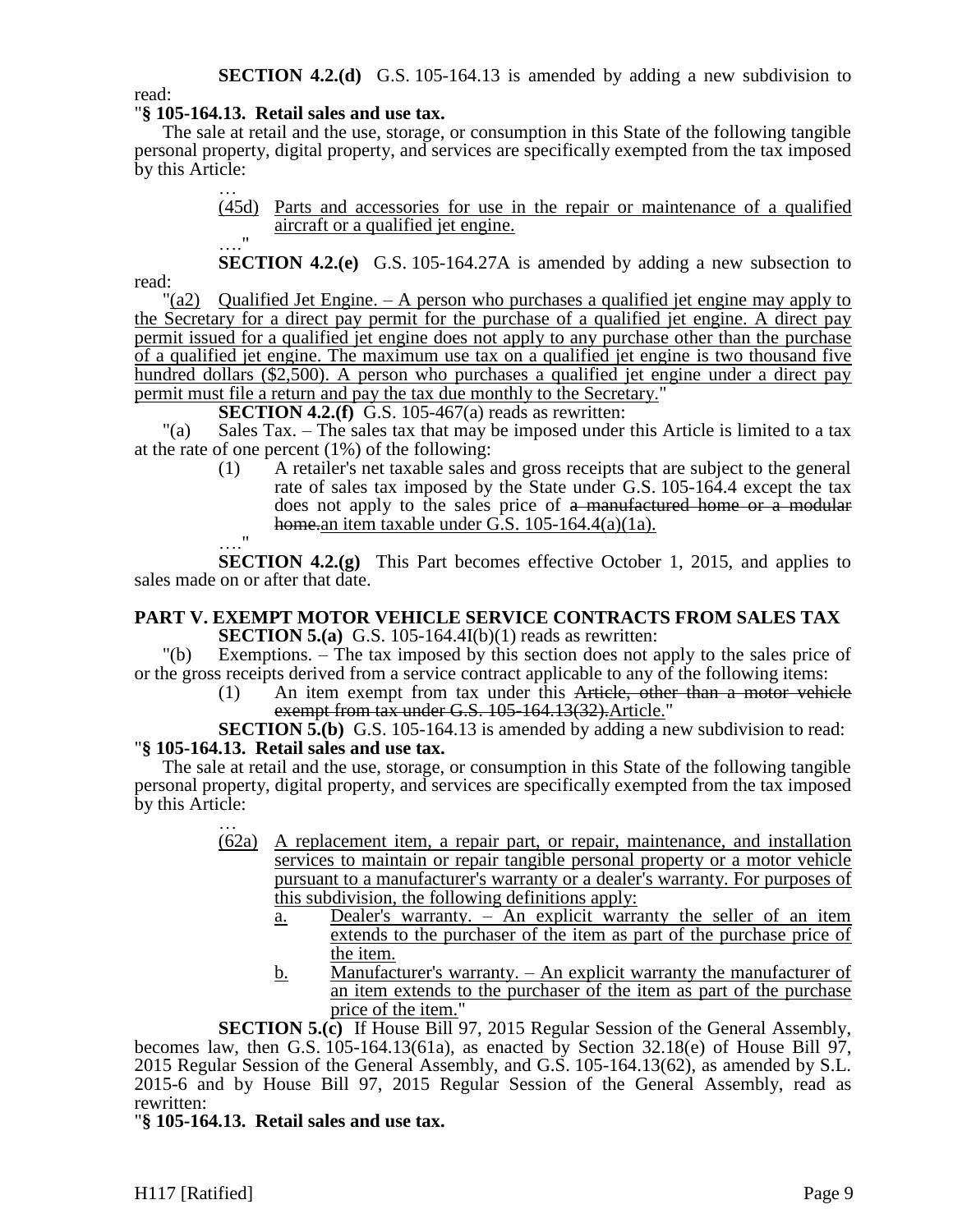The sale at retail and the use, storage, or consumption in this State of the following tangible personal property, digital property, and services are specifically exempted from the tax imposed by this Article:

- …  $(61a)$  Repair, maintenance, and installation services provided for an item-item, other than a motor vehicle, for which a service contract on the item is exempt from tax under G.S. 105-164.4I. Repair, maintenance, and installation services provided for a motor vehicle are subject to tax, except as provided under subdivision (62a) of this subsection.
- … (62) An item or repair, maintenance, and installation services used to maintain or repair tangible personal property or a motor vehicle-pursuant to a service contract taxable under this Article if the purchaser of the contract is not charged for the itemitem or services. This exemption does not apply to an item or repair, maintenance, and installation services provided for a motor vehicle pursuant to a service contract exempt from tax under this Article unless the purchaser of the contract is not charged for the item or services. For purposes of this exemption, the term "item" does not include a tool, equipment, supply, or similar tangible personal property used to complete the maintenance or repair and that is not deemed to be a component or repair part of the tangible personal property or motor vehicle for which a service contract is sold to a purchaser."

**SECTION 5.(d)** G.S. 105-187.3(a) reads as rewritten:

"(a) Tax Base. – The tax imposed by this Article is applied to the sum of the retail value of a motor vehicle for which a certificate of title is issued and any fee regulated by G.S. 20-101.1. The tax does not apply to the sales price of a service contract. The sales price of a service contract is subject to the sales tax imposed under Article 5 of this Chapter.contract, provided the charge is separately stated on the bill of sale or other similar document given to the purchaser at the time of the sale."

**SECTION 5.(e)** G.S. 105-187.5(a) reads as rewritten:

"(a) Election. – A retailer may elect not to pay the tax imposed by this Article at the rate set in G.S. 105-187.3 when applying for a certificate of title for a motor vehicle purchased by the retailer for lease or rental. A retailer who makes this election shall pay a tax on the gross receipts of the lease or rental of the vehicle. The portion of a lease or rental billing or payment that represents any amount applicable to the sales price of  $\theta$  and service contract sold at retail that is subject to the tax imposed by Article 5 of this Chapter and sourced to this State as defined in G.S. 105-164.3 should not be included in the gross receipts subject to the tax imposed by this Article. The amount of the lease or rental billing or payment applicable to the sales price of or sales tax on a service contract sold at retail subject to the tax imposed by Article 5 of this Chapter and sourced to the State–The charge should be separately stated on documentation given to the purchaser at the time the lease or rental agreement goes into effect, or on the monthly billing statement or other documentation given to the purchaser. Where a retailer fails to separately state any portion of a lease or rental billing or payment that represents an amount applicable to the sale price of a service contract, the amount is deemed to be part of the gross receipts of a lease or rental of a vehicle. Like the tax imposed by G.S. 105-187.3, this alternate tax is a tax on the privilege of using the highways of this State. The tax is imposed on a retailer, but is to be added to the lease or rental price of a motor vehicle and thereby be paid by the person who leases or rents the vehicle."

**SECTION 5.(f)** This section becomes effective March 1, 2016, and applies to service contracts purchased on or after date, if House Bill 97 of the 2015 Regular Session of the General Assembly is enacted.

## **PART VI. EXTEND SALES TAX PREFERENCES FOR MOTORSPORTS PARTS AND FUEL**

**SECTION 6.(a)** G.S. 105-164.3 is amended by adding a new subdivision to read: "**§ 105-164.3. Definitions.**

The following definitions apply in this Article:

…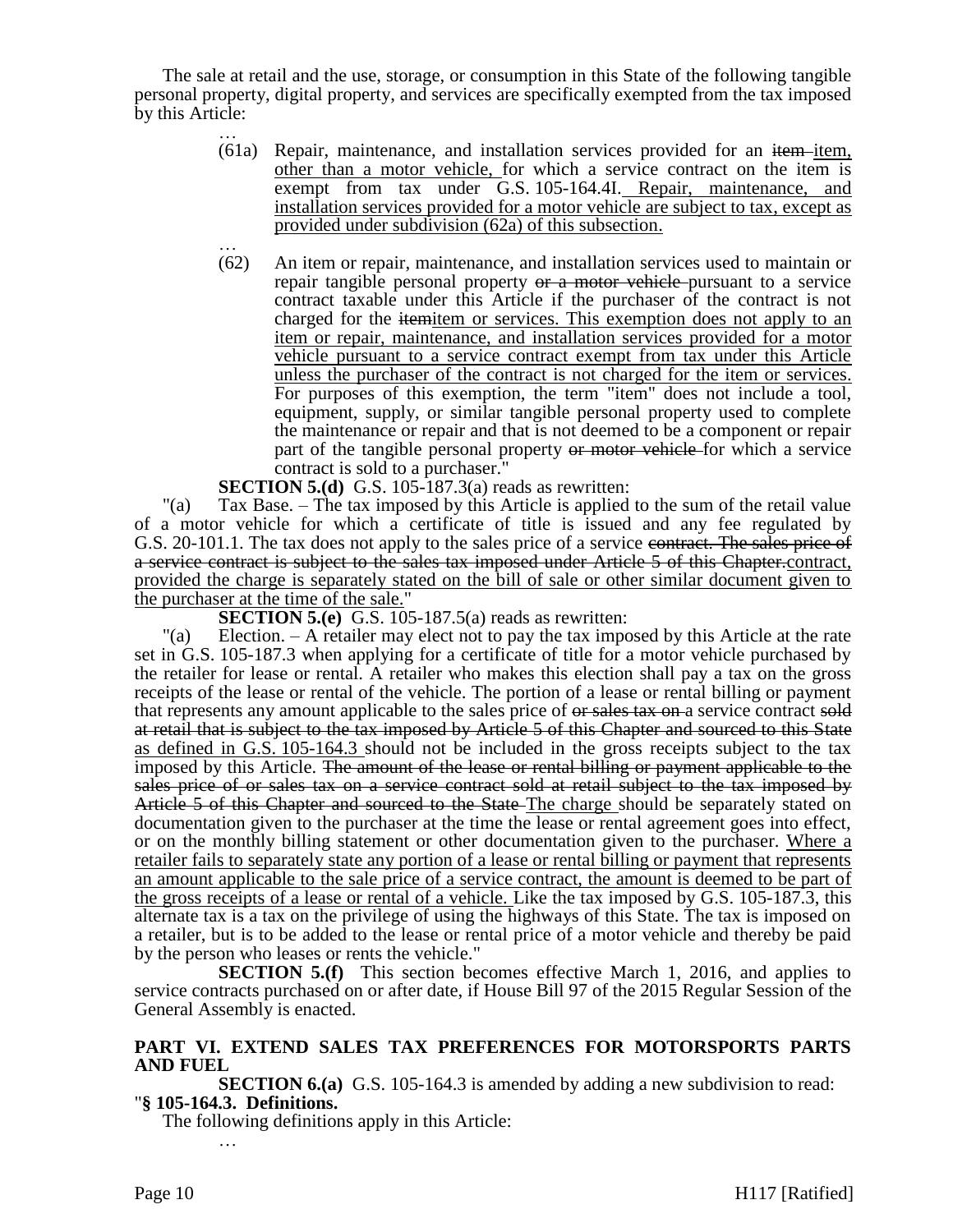(25a) Operator. – A person provided with the lease or rental of tangible personal property or a motor vehicle to operate, drive, or maneuver the tangible personal property or motor vehicle and whose presence, skill, knowledge, and expertise are necessary to bring about a desired or appropriate effect. The person must do more than calibrate, test, analyze, research, probe, or monitor the tangible personal property or motor vehicle.

…." **SECTION 6.(b)** G.S. 105-164.13 is amended by adding a new subdivision to read: "**§ 105-164.13. Retail sales and use tax.**

The sale at retail and the use, storage, or consumption in this State of the following tangible personal property, digital property, and services are specifically exempted from the tax imposed by this Article:

… (65) The sale of an engine provided with an operator to a professional motorsports racing team or a related member of a team for use in competition in a sanctioned race series. This subdivision expires January 1, 2020."

**SECTION 6.(c)** G.S. 105-164.4I(b)(3) reads as rewritten:

"(b) Exemptions. – The tax imposed by this section does not apply to the sales price of or the gross receipts derived from a service contract applicable to any of the following items:

> … (3) An A transmission, an engine, rear-end gears, and any other item purchased by a professional motorsports racing team or a related member of a team for which the team may receive a sales tax refund under G.S. 105-164.14A(5).G.S. 105-164.14A(a)(5). This subdivision expires January 1, 2020."

**SECTION 6.(d)** G.S. 105-164.14A(a) reads as rewritten:

"(a) Refund. – The following taxpayers are allowed an annual refund of sales and use taxes paid under this Article:

- … (4) Motorsports team or sanctioning body. – A professional motorsports racing team, a motorsports sanctioning body, or a related member of such a team or body is allowed a refund of the sales and use tax paid by it in this State on aviation fuel that is used to travel to or from a motorsports event in this State, to travel to a motorsports event in another state from a location in this State, or to travel to this State from a motorsports event in another state. For purposes of this subdivision, a "motorsports event" includes a motorsports race, a motorsports sponsor event, and motorsports testing. This subdivision is repealed for purchases made on or after January 1, 2016.January 1, 2020.
- (5) Professional motorsports team. A professional motorsports racing team or a related member of a team is allowed a refund of fifty percent (50%) of the sales and use tax paid by it in this State on tangible personal property, other than tires or accessories, that comprises any part of a professional motorsports vehicle. For purposes of this subdivision, "motorsports accessories" includes instrumentation, telemetry, consumables, and paint. This subdivision is repealed for purchases made on or after January 1, 2016.January 1, 2020.  $^{\prime}$

**SECTION 6.(e)** This section is effective when this act becomes law. Subsection (c) of this section applies retroactively to service contracts purchased on or after January 1, 2014.

# **PART VII. TAX COMPLIANCE AND TAX FRAUD PREVENTION**

**SECTION 7.1.(a)** G.S. 105-163.7 reads as rewritten:

### "**§ 105-163.7. Statement to employees; information to Secretary.**

(a) Report to Employee.  $-$  Every employer required to deduct and withhold from an employee's wages under G.S. 105-163.2 shall furnish to the employee in respect to the remuneration paid by the employer to such employee during the calendar year, on or before January 31 of the succeeding year, or, if the employment is terminated before the close of the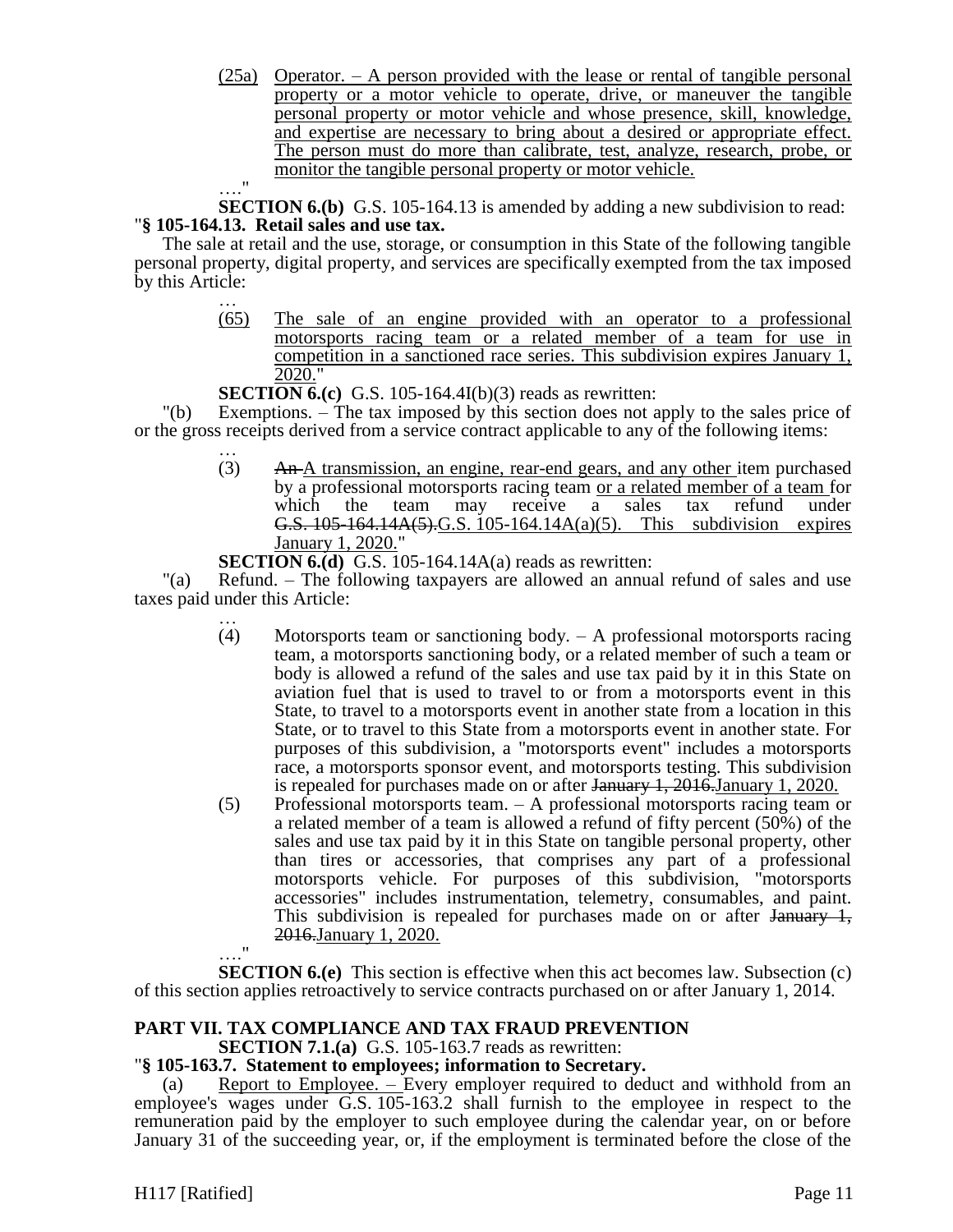calendar year, within 30 days after the date on which the last payment of remuneration is made, duplicate copies of a written statement showing the following:

- (1) The employer's name, address, and taxpayer identification number.
- (2) The employee's name-name, address, and social security number.
- $(3)$  The total amount of wages, wages or remuneration made.
- (4) The total amount deducted and withheld under G.S. 105-163.2.

(b) The Secretary may require an employer to include information not listed in subsection (a) on the employer's written statement to an employee and to file the statement at a time not required by subsection  $(a)$ . Report to Secretary.  $-$  Every employer shall file an annual report with the Secretary that contains the information given on each of the employer's written statements to an employee and other information required by the Secretary. employee. The Secretary may require additional information to be included on the report, provided the Secretary has given a minimum of 90 days' notice of the additional information required. The annual report is due on the same date the employer's federal information return of federal income taxes withheld from wages is due under the Code. or before January 31 of the succeeding year and must be filed in an electronic format as prescribed by the Secretary. The Secretary may, upon a showing of good cause, waive the electronic submission requirement. The report required by this subsection is in lieu of the report required by G.S. 105-154."

**SECTION 7.1.(b)** G.S. 105-236(a)(10) reads as rewritten:

## "**§ 105-236. Penalties; situs of violations; penalty disposition.**

- (a) Penalties. The following civil penalties and criminal offenses apply:
	- … (10) Failure to File Informational Returns. –
		- a. Repealed by Session Laws 1998-212, s. 29A.14(m), effective January 1, 1999.
		- b. The Secretary may request a person who fails to file timely statements of payment to another person with respect to wages, dividends, rents, or interest paid to that person to file the statements by a certain date. If the payer fails to file the statements by that date, the amounts claimed on the payer's income tax return as deductions for salaries and wages, or rents or interest shall be disallowed to the extent that the payer failed to comply with the Secretary's request with respect to the statements.
		- c. For failure to file with the Secretary an informational return required by Article 36C or 36D Article 4A, 36C, or 36D of this Chapter by the date the return is due, there shall be assessed a penalty of fifty dollars (\$50.00)."

### **SECTION 7.1.(c)** G.S. 105-163.2A(b) reads as rewritten:

"(b) Withholding Required. – A pension payer required to withhold federal taxes under section 3405 of the Code on a pension payment to a resident of this State must deduct and withhold from the payment the State income taxes payable on the payment. Liability for withholding and paying taxes under this section on a pension payment falls on the person who would be liable under section 3405 of the Code for withholding federal taxes on the payment.

Except as otherwise provided in this section, the provisions of this Article apply to a pension payer's pension payment to a resident of this State as if it were an employer's payment of wages to an employee. The pension payer must file a return, pay the withheld taxes, and report the amount withheld in the time and manner required under G.S. 105-163.6 and G.S. 105-163.7 as if the pension payment were wages. If a pension payer has more than one arrangement under which it may make pension payments to a resident of this State, each arrangement must be treated separately under this section."

### **SECTION 7.1.(d)** G.S. 105-163.2B reads as rewritten:

### "**§ 105-163.2B. North Carolina State Lottery Commission must withhold taxes.**

The North Carolina State Lottery Commission, established by Chapter 18C of the General Statutes, must deduct and withhold State income taxes from the payment of winnings in an amount of six hundred dollars (\$600.00) or more. The amount of taxes to be withheld is a percentage of the winnings. The percentage is the individual income tax rate in G.S. 105-153.7. The Commission must file a return, pay the withheld taxes, and report the amount withheld in the time and manner required under G.S. 105-163.6 and G.S. 105-163.7 as if the winnings were wages. The taxes the Commission withholds are held in trust for the Secretary."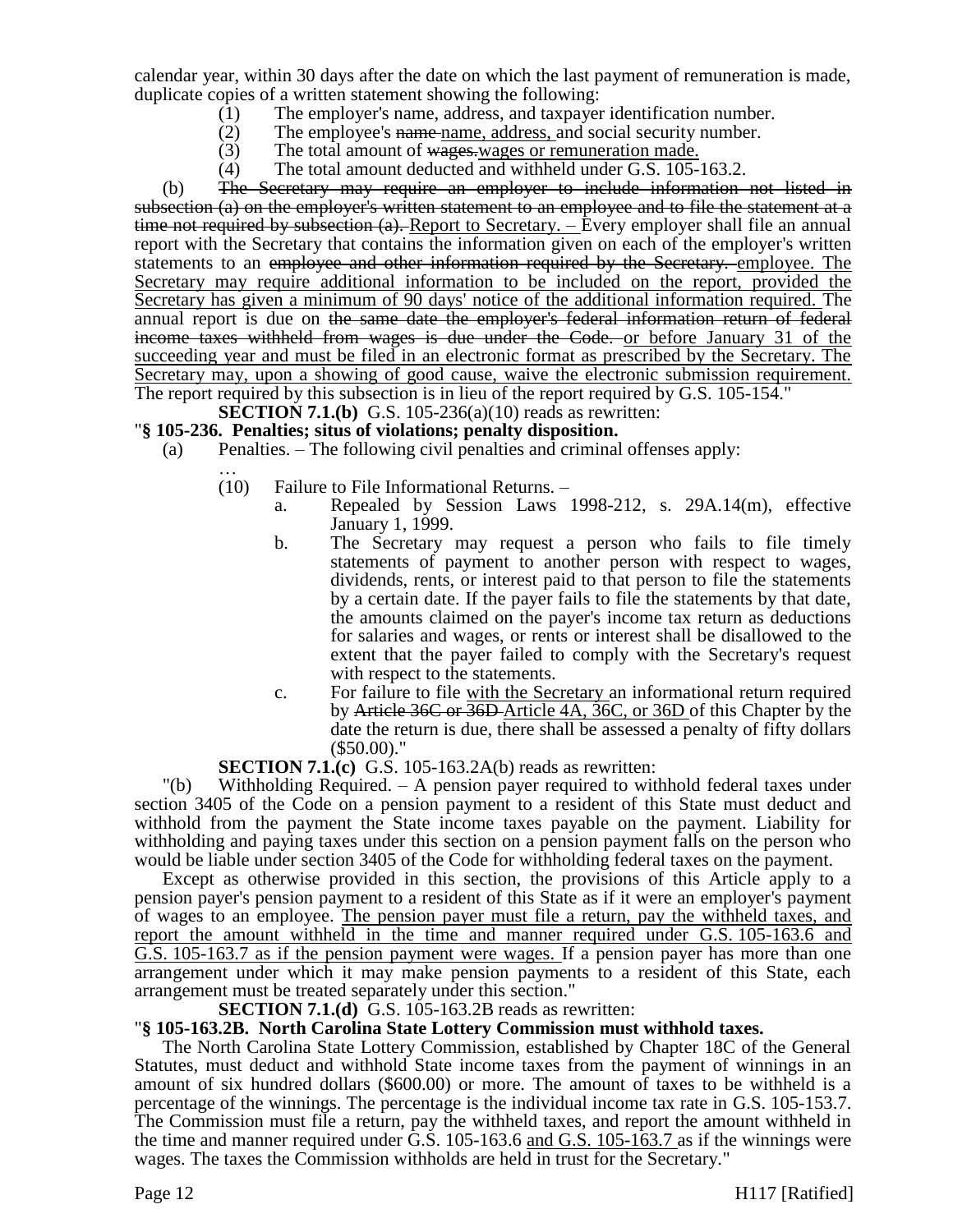#### **SECTION 7.1.(e)** G.S. 105-163.3 reads as rewritten: "**§ 105-163.3. Certain payers must withhold taxes.**

…  $(e)$  Returns. A payer must file a return with the Secretary and pay the withheld taxes to the Secretary in accordance with the requirements in G.S. 105-163.6.

(d) Returns, Annual Statement-Statement, and Report. – A payer required to deduct and withhold from a contractor's compensation under this section must file a return, pay the withheld taxes, and report the amount withheld in the time and manner required under G.S. 105-163.6 and G.S. 105-163.7 as if the compensation were wages.  $\neq$  the contractor a written statement that sets out the following information and any other information required by the Secretary:<br>(+)

- 
- (1) The payer's name, address, and taxpayer identification number.<br>(2) The contractor's name, address, and taxpayer identification num<br>(3) The total amount of compensation paid during the calendar yea The contractor's name, address, and taxpayer identification number.
- 
- $(3)$  The total amount of compensation paid during the calendar year.<br> $(4)$  The total amount deducted and withheld under this section The total amount deducted and withheld under this section during the calendar year.

This statement is due by January 31 following the end of the calendar year, unless the personal services for which the payer is paying are completed before the end of the calendar year and the contractor requests the statement when the services are completed. In this circumstance, the statement is due within 45 days after the payer's last payment of compensation to the contractor.

Each payer shall file with the Secretary an annual report that compiles the information contained in each of the payer's statements to contractors and any other information required by the Secretary in the manner required by the Secretary. This report is due on the date prescribed by the Secretary and is in lieu of the information report required by G.S. 105-154. …"

**SECTION 7.1.(f)** Subsection (b) of this section is effective for taxable years beginning on or after January 1, 2016, and applies to information returns required to be filed with the Secretary in 2017 for the 2016 taxable year. The remainder of this section is effective for taxable years beginning on or after January 1, 2015, and applies to information returns required to be filed with the Secretary in 2016 for the 2015 taxable year.

**SECTION 7.2.** G.S. 105-237 reads as rewritten:

### "**§ 105-237. Waiver of penalties;Waiver; installment payments.**

(a) Waiver. – The Secretary may, upon making a record of the reasons therefor, reduce  $\frac{dof{o}th$  following:<br> $\frac{(1)}{(2)}$ 

- Reduce or waive any penalties provided for in this Subchapter.
- Reduce or waive any interest provided for in this Subchapter on taxes imposed prior to or during a period for which a taxpayer has declared bankruptcy under Chapter 7 or Chapter 13 of Title 11 of the United States Code.

(b) Installment Payments. – After a proposed assessment of a tax becomes final, the Secretary may enter into an agreement with the taxpayer for payment of the tax in installments if the Secretary determines that the agreement will facilitate collection of the tax. The agreement may include a waiver of penalties but may not include a waiver of liability for tax or interest due. The Secretary may modify or terminate the agreement if one or more of the following findings is made:

- (1) Information provided by the taxpayer in support of the agreement was inaccurate or incomplete.
- (2) Collection of tax to which the agreement applies is in jeopardy.
- (3) The taxpayer's financial condition has changed.
- (4) The taxpayer has failed to pay an installment when due or to pay another tax when due.
- (5) The taxpayer has failed to provide information requested by the Secretary.

The Secretary must give a taxpayer who has entered into an installment agreement at least 30 days' written notice before modifying or terminating the agreement on the grounds that the taxpayer's financial condition has changed unless the taxpayer failed to disclose or concealed assets or income when the agreement was made or the taxpayer has acquired assets since the agreement was made that can satisfy all or part of the tax liability. A notice must specify the basis for the Secretary's finding of a change in the taxpayer's financial condition."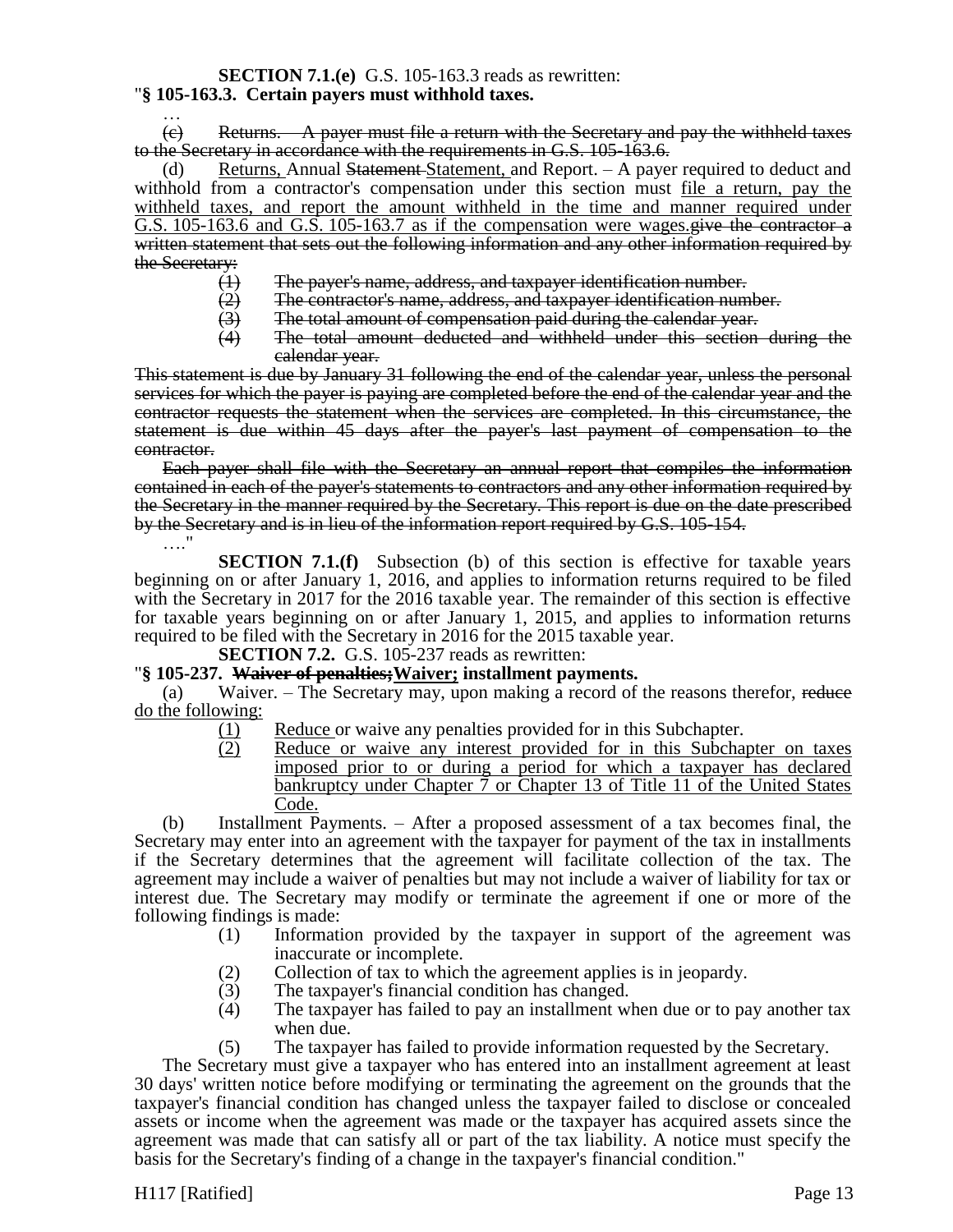**SECTION 7.3.(a)** Article 9 of Subchapter I of Chapter 105 of the General Statutes is amended by adding a new section to read:

## "**§ 105-251.2. Compliance information requests.**

(a) Occupational Licensing Board. – An occupational licensing board must give information to the Secretary when the Secretary requests the information. The Secretary may not request the information more than one time per calendar year. The Secretary may request the board to provide on a return, a report, or otherwise, a licensee's name, license number, tax identification number, business address, and any other information pertaining to the licensee in possession of the board that the Secretary deems necessary to determine the licensee's compliance with this Chapter. For purposes of this subsection, the term "occupational licensing board" has the same meaning as defined in G.S. 93B-1.

(b) Alcohol Vendor. – An alcohol vendor must give information to the Secretary when the Secretary requests the information. The Secretary may not request the information more than one time per calendar year. The Secretary may request the alcohol vendor to provide on a return, a report, or otherwise, for a permittee to which the alcohol vendor provides alcohol, a permittee's name, license number, and business address and any other information pertaining to the permittee in possession of the alcohol vendor that the Secretary deems necessary to determine the pemittee's compliance with this Chapter. This subsection applies to the following alcohol vendors:

- (1) An ABC store in the ABC system, as defined in G.S. 18B-101.<br>(2) A wine wholesaler, as defined in G.S. 18B-1201.
- $\frac{(2)}{(3)}$  A wine wholesaler, as defined in G.S. 18B-1201.<br>A wholesaler, as defined in G.S. 18B-1301.
- $\frac{(3)}{(4)}$  A wholesaler, as defined in G.S. 18B-1301.<br>The holder of an unfortified winery perm
- The holder of an unfortified winery permit, a fortified winery permit, a brewery permit, or a distillery permit under G.S. 18B-1100."

**SECTION 7.3.(b)** Beginning March 1, 2016, and every six months thereafter, the Department of Revenue and the Government Data Analytics Center must make written progress reports to the Revenue Laws Study Committee on the following:

- (1) Prevention or reduction of the occurrence of stolen identities and refund fraud.
- (2) Elimination of fraudulent returns.
- (3) Tax compliance by business professionals and alcohol vendors.<br>
(4) Coordination of efforts between the Department of Rever
- Coordination of efforts between the Department of Revenue and the Government Data Analytics Center to identify and integrate into the Department's operations and procedures the most effective and accurate processes and scalable tools available to reduce refund fraud, payment of fraudulent returns, and business tax compliance.

**SECTION 7.3.(c)** Subsection (a) of this section becomes effective July 1, 2016. The remainder of this section is effective when this act becomes law.